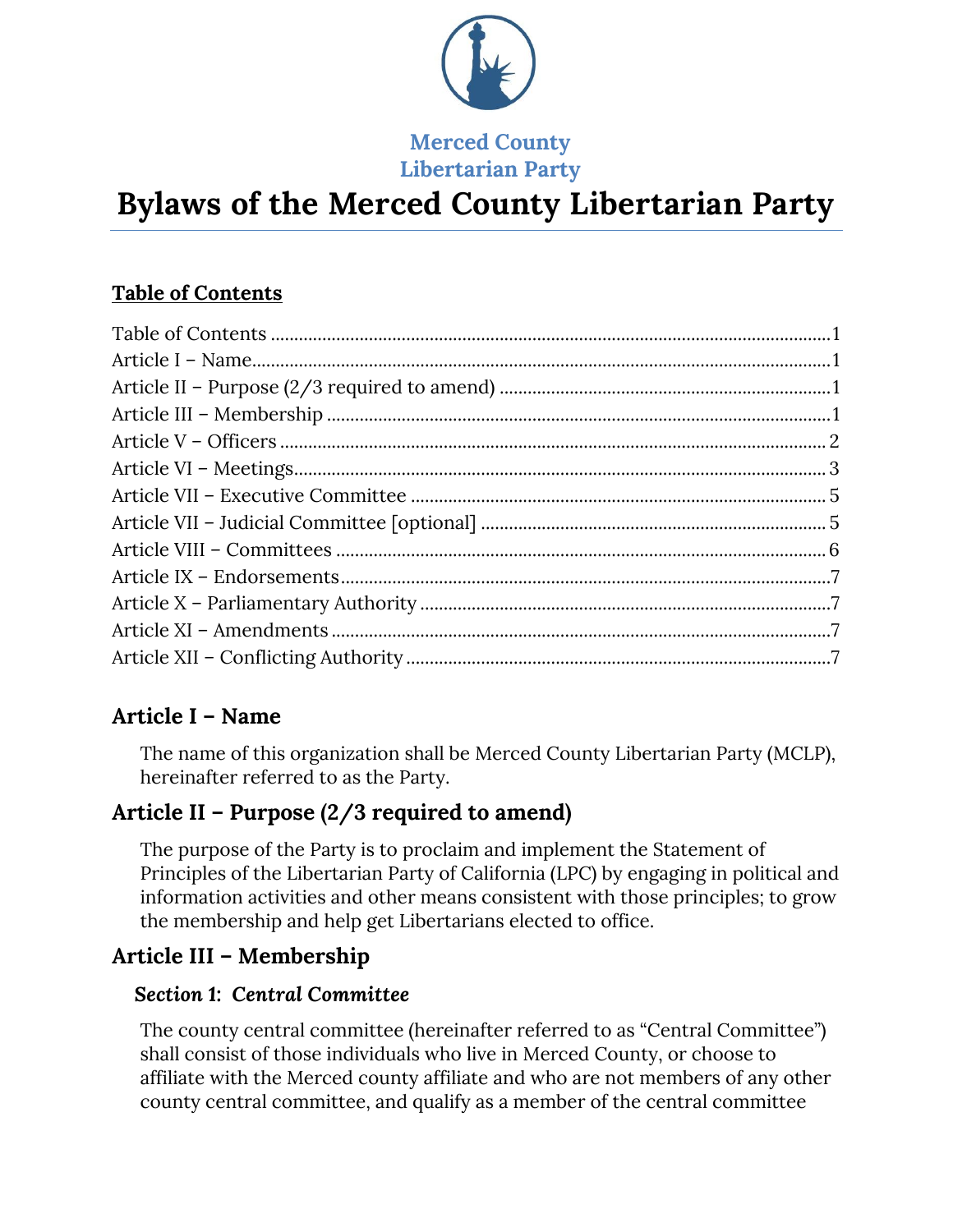under the Bylaws of the LPC by:

- A. Becoming a holder of California public office that is subject to election other than a County Central Committee, or
- B. Making application and paying such dues as prescribed by the LPC Executive Committee and signing the following certification: "I hereby certify that I do not believe in or advocate the initiation of force as a means of achieving political or social goals," providing that the individual is not a registrant of or holding office in any political party other than the Libertarian Party.

# <span id="page-1-0"></span>**Article V – Officers**

### *Section 1: Officers*

The officers of the Party shall be a Chair, a Vice-Chair, a Treasurer, and a Secretary.

#### *Section 2: Qualifications*

Eligibility for election or appointment shall be as follows:

A. Only a person who is a member of the Central Committee and who has expressed a willingness to serve shall be eligible for election to any elected position of the party.

All Party officeholders shall be registered in the Libertarian Party in California if eligible.

#### *Section 3: Chair*

The Chair shall preside at all meetings of the Party. The Chair shall be the Chief Executive Officer of the Party.

#### *Section 4: Vice-Chair*

The Vice-Chair shall act as assistant to the Chair and shall assume the duties of the Chair in the event that the Chair is unable to perform them.

#### *Section 5: Treasurer*

The Treasurer shall receive, disburse, and account for the funds and assets of the Party, and shall compile financial statements on the accrual basis of accounting, on a monthly basis. The Treasurer shall also present an annual report to the membership at the annual convention. All disbursements must be approved by the Executive Committee, and be substantiated by appropriate documentation.

#### *Section 6: Secretary*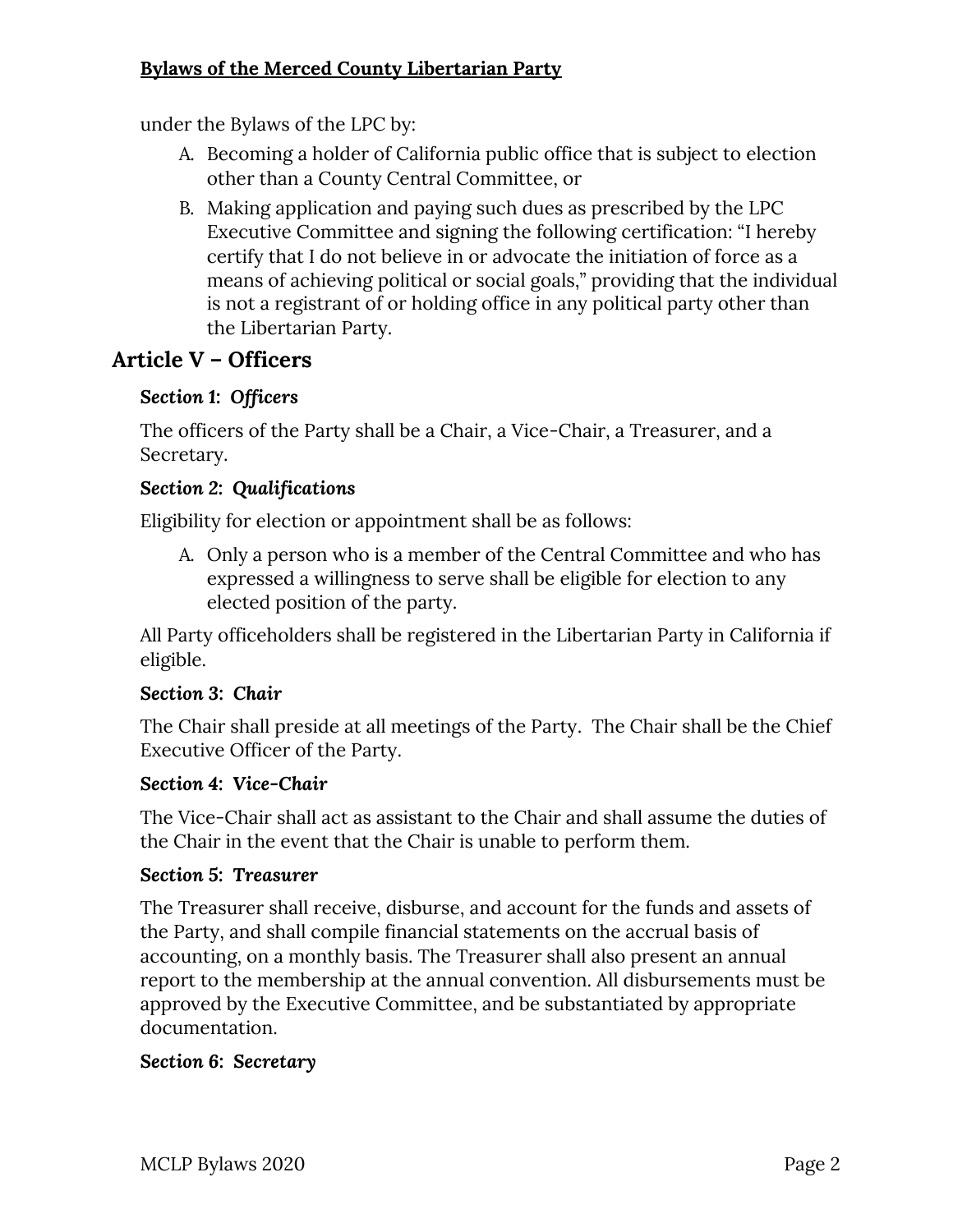The Secretary shall be the recording and corresponding officer of the Party. The Secretary will also be responsible for maintaining a membership roster, and providing a monthly report of the current number of members.

#### *Section 7: Suspension*

An officer may be suspended from office by a two-thirds vote of the Executive Committee. The office of a suspended officer shall be declared vacant unless the suspended officer appeals his or her suspension to the Judicial Committee within three days of notification of suspension.

#### *Section 8: Appeal*

Upon appeal by the suspended officer, the Judicial Committee shall set the date of a hearing. Following the hearing, the Judicial Committee shall rule to either uphold the suspension, thereby vacating the office, or restore the officer to full authority. A failure to rule shall be deemed as restoring the officer to full authority.

#### *Section 9: Appointment*

The Executive Committee shall appoint new officers, including the Executive Committee members, if vacancies occur. Such appointments shall be to complete the term of office vacated unless a Convention of the Central Committee members occurs sooner.

# <span id="page-2-0"></span>**Article VI – Meetings**

### *Section 1: Annual Meeting of the Central Committee Members*

The Party shall hold an annual convention to elect its officers, Judicial Committee members and conduct other business as shall properly come before it. Notification shall be sent to all county members at least thirty days, but not more than sixty days, in advance of the meeting. Such notice shall specify the reason for the meeting and a time and place reasonably accessible to the membership.

- B. Delegates to the convention shall be current Central Committee members, and shall either hold public office of shall have been a Central Committee member for a minimum of ninety consecutive days prior to the convention.
- C. "None of the Above" shall always be included as an option for election of all Party offices.

#### *Section 2: Executive Committee*

The Executive Committee shall meet at such time and place as may be determined by action of the Committee, by call of the Chair, or by the written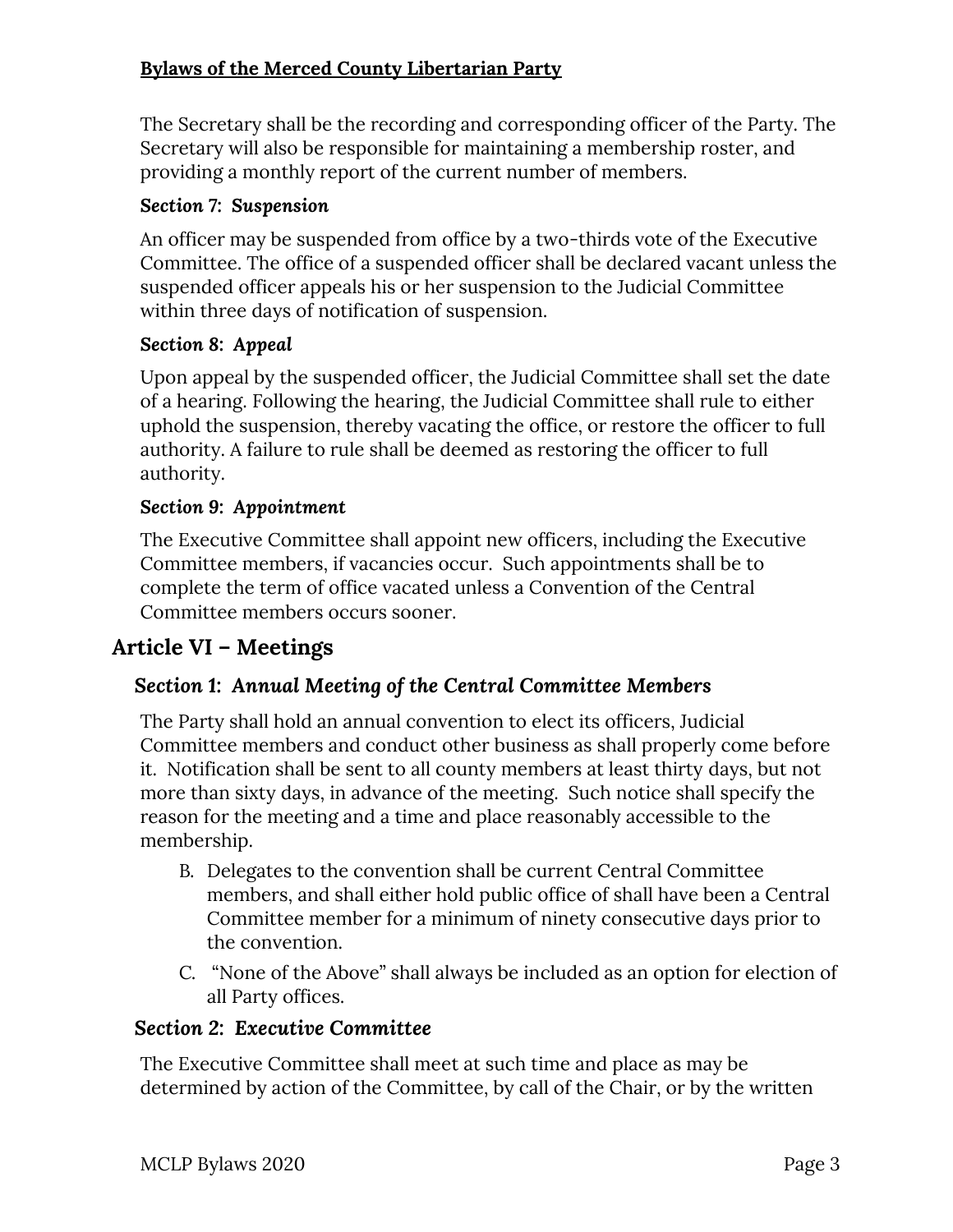request of one-third or more of the members of the Executive Committee. A written or verbal notice of the time and place of all meetings shall be given to each member of the Executive Committee, with written notice sent to the all Central Committee members, not less than seven (7) days prior to said meeting. All meetings of the Executive Committee shall be open to all Central Committee members.

# *Section 3: Quorum*

A majority of the Executive Committee is required to conduct business. Vacancies shall be excluded in determination of quorum requirements.

# *Section 3: Transaction of Business by Email or other Electronic Means*

The Executive Committee may transact business by email balloting when a motion is moved and seconded via email. All votes shall be counted and recorded by the secretary as roll call votes. E-mail motions will require the same number of votes as motions made at regular meetings. Voting will end after 48 hours has passed and votes from 2/3 of the committee members have been received or in 120 hours, whichever occurs first. Up until the vote is finalized, a member may change their vote. If, at the expiration of the applicable period, a quorum of the Executive Committee has not voted, the measure being voted upon shall be deemed to have failed.

The Executive Committee may also transact business by telephone conference or other electronic communications where the members can meet in real time. In such meetings, the normal rules of the committee apply as to quorums and voting. At least 7 days' notice is required if business is to be transacted in such a fashion.

The Secretary shall keep a record of the motions and votes from email, telephone and electronic balloting, and make them available in the same fashion as minutes from Executive Committee meetings.

# *Section 4: Special Voting Requirements*

A two-thirds majority of members of the Executive Committee shall be required to pass the following:

- D. Disciplining a Member
- E. Endorsing or rescinding the endorsement of any candidate for public office
- F. Endorsing or opposing any proposed ballot measure, but rescinding such action shall be considered a normal main motion
- G. Creating an annual budget
- H. Incurring a financial liability or contractual obligation lasting more than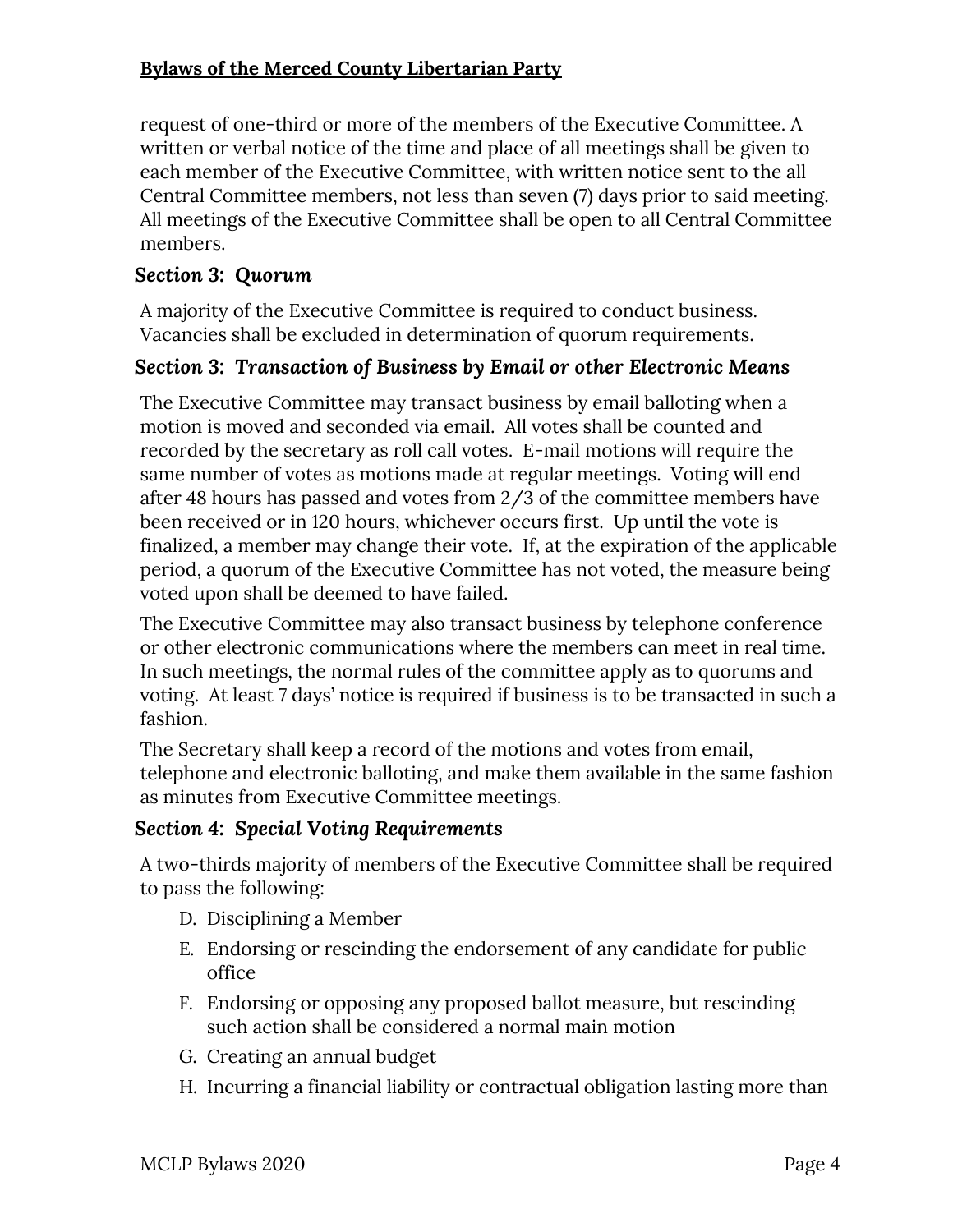three months, or exceeding \$500

I. Providing the Party mailing list to non-Libertarian groups or individuals

# <span id="page-4-0"></span>**Article VII – Executive Committee**

### *Section 1*

The Executive Committee is charged with the duty of conducting all Party business consistent with these Bylaws, and any standing rules or resolutions which may be adopted in convention.

### *Section 2*

The Executive Committee of the Party shall be composed of the following members of the Central Committee:

- A. The four Party officers elected by the Central Committee at Convention;
- B. One At-Large member to be elected by the Central Committee at Convention.

### *Section 3: At-Large Member*

The At-Large member shall participate in all discussions, debate and vote on all SBCLP business matters and perform other duties per the direction of the Central and Executive committees.

### *Section 4: Term of Office*

Each Executive Committee member shall take office immediately upon his or her selection and serve thereafter until the selection of his or her replacement or until his or her position is vacated.

### *Section 5: Suspension*

If any member of the Executive Committee is absent for two consecutive meetings, than that member shall be subject to removal, as described in Article V, Section 7.

# <span id="page-4-1"></span>**Article VII – Judicial Committee [optional]**

The Judicial Committee shall be composed of three (3) Central Committee members elected at the annual convention. Vacancies shall be filled by the remaining members of the committee. The Judicial Committee shall take office immediately upon the close of the convention and serve thereafter until the election of new committee members. A member of the Judicial Committee may not serve on the Executive Committee.

The Judicial Committee shall be the final body of appeal within the Party in all matters regarding interpretation of these Bylaws or any Standing of Special Rules of Order as adopted by the body, subject to the provision that a decision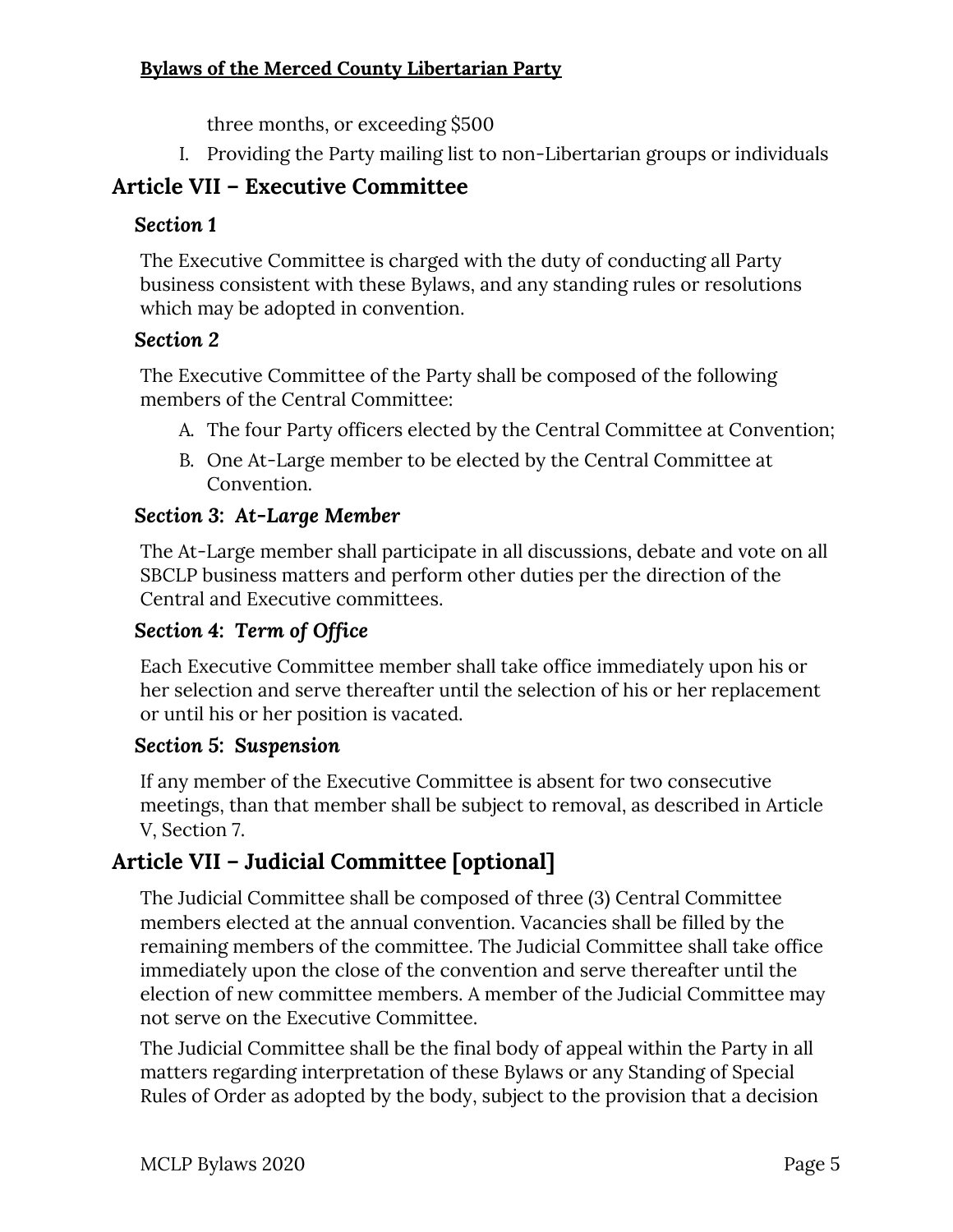of the committee may be overturned by a three-fourths vote of the Central Committee.

### *Section 1: Chair*

The Judicial Committee shall elect a chair who shall receive all appeals and petitions, and schedule hearing so as to obtain a quorum of the committee. When a hearing is requested, the Chair shall be allowed two (2) days to set the date and time.

### *Section 2: Hearing Notice*

The Judicial Committee must provide at least two (2) days' notice to each of the interested parties to a hearing.

### *Section 3: Hearing Time*

Hearings much be held within 14 days from the time the request is received by the Judicial Committee, unless otherwise specified.

### *Section 4: Right to Representation*

Each party to a hearing shall have the right to represent his or her interests in the manner of his or her own choosing.

### *Section 5: Ruling Time Limit*

The Judicial Committee must provide a ruling within two (2) days of the conclusion of hearing, unless otherwise specified.

### *Section 6: Quorum*

A majority of the members of the Judicial Committee shall constitute a quorum for any meeting.

# <span id="page-5-0"></span>**Article VIII – Committees**

Other Committees, standing or special, shall be appointed by the Executive Committee as needed for the continued health and growth of the party and shall serve at the pleasure of the Executive Committee. The Chair of each committee shall be appointed by the Executive Committee and may serve until replaced or the committee is deemed to have completed their assigned task.

The following Standing Committees shall be defined in these Bylaws:

- A. Bylaws Committee: The Bylaws Committee duties are to recommend changes to these Bylaws per the provisions of Article 10.
- B. Website Committee: The Website Committee duties are to maintain the Party's website and post any information required in these Bylaws.
- C. Newsletter Committee: The Newsletter Committee duties are to be responsible for the planning, editing and production of the Party's